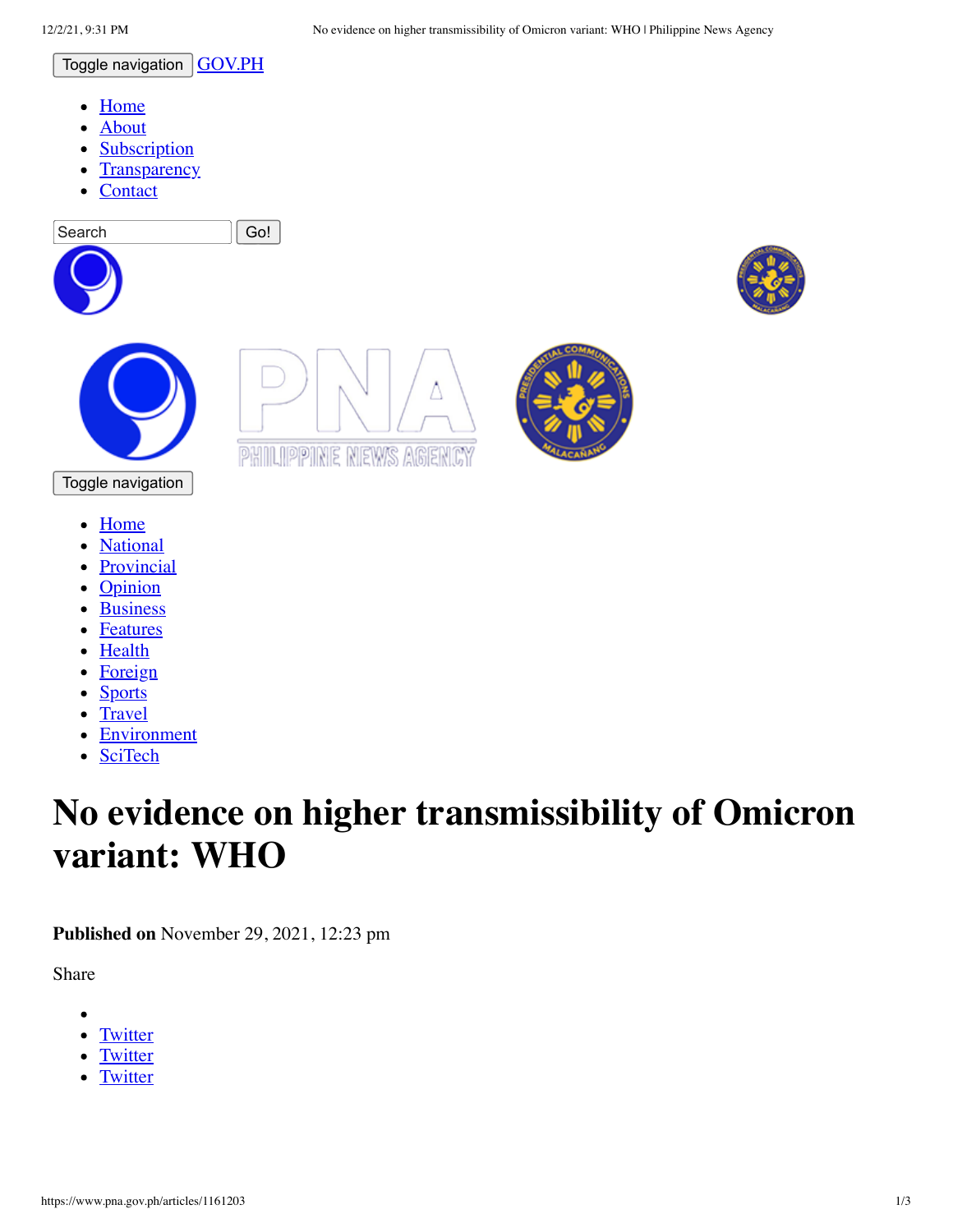

**ANKARA** – There is no evidence so far concerning the transmissibility or severity of the new Omicron strain of the coronavirus, the World Health Organization (WHO) said Sunday.

"It is not yet clear whether Omicron is more transmissible (e.g., more easily spread from person to person) compared to other variants, including Delta," the organization said in a statement.

The WHO said the increasing number of people testing positive and the rate of hospitalization in South Africa, where the new variant was first reported and thought to have originated, do not necessarily mean higher transmissibility or severity rates of the strain, noting "this may be due to increasing overall numbers of people becoming infected rather than a result of specific infection with Omicron."

"There is currently no information to suggest that symptoms associated with Omicron are different from those from other variants," the statement added.

Based on limited information, the WHO also warned that people who have previously had Covid-19 could become re-infected more easily with Omicron as compared to other variants of concern, pointing out the need for more studies on the strain to better understand it.

While studies are underway to discover the effectiveness of Covid-19 vaccines and the current tests on the new variant, the medication used in the treatment of the coronavirus can still be effective in the treatment of Omicron, it added. *(Anadolu)*

## **Related Stories**

- [Americans urged to get vaxxed as 1st Omicron case detected in US](https://www.pna.gov.ph/articles/1161576)
- [WHO special session seeks 'pandemic treaty' amid Omicron concerns](https://www.pna.gov.ph/articles/1161382)
- [World closes doors to African countries due to Omicron](https://www.pna.gov.ph/articles/1161347)
- [193 countries adopt 1st global agreement on Ethics of AI](https://www.pna.gov.ph/articles/1161070)  $\bullet$
- [Filipino fishermen saved by Vietnamese boat, islanders](https://www.pna.gov.ph/articles/1159382)
- [Impoverished Afghans plead for bread in front of bakeries](https://www.pna.gov.ph/articles/1159259)
- [UN warns Tigray conflict threatening to consume Ethiopia's future](https://www.pna.gov.ph/articles/1159193)
- [Historic pledges, youth climate activism mark 1st week of COP26](https://www.pna.gov.ph/articles/1159017)
- [Yahoo exits China citing 'challenging' business environment](https://www.pna.gov.ph/articles/1158617)
- [Oxford dictionary names 'vax' as word of year](https://www.pna.gov.ph/articles/1158449)